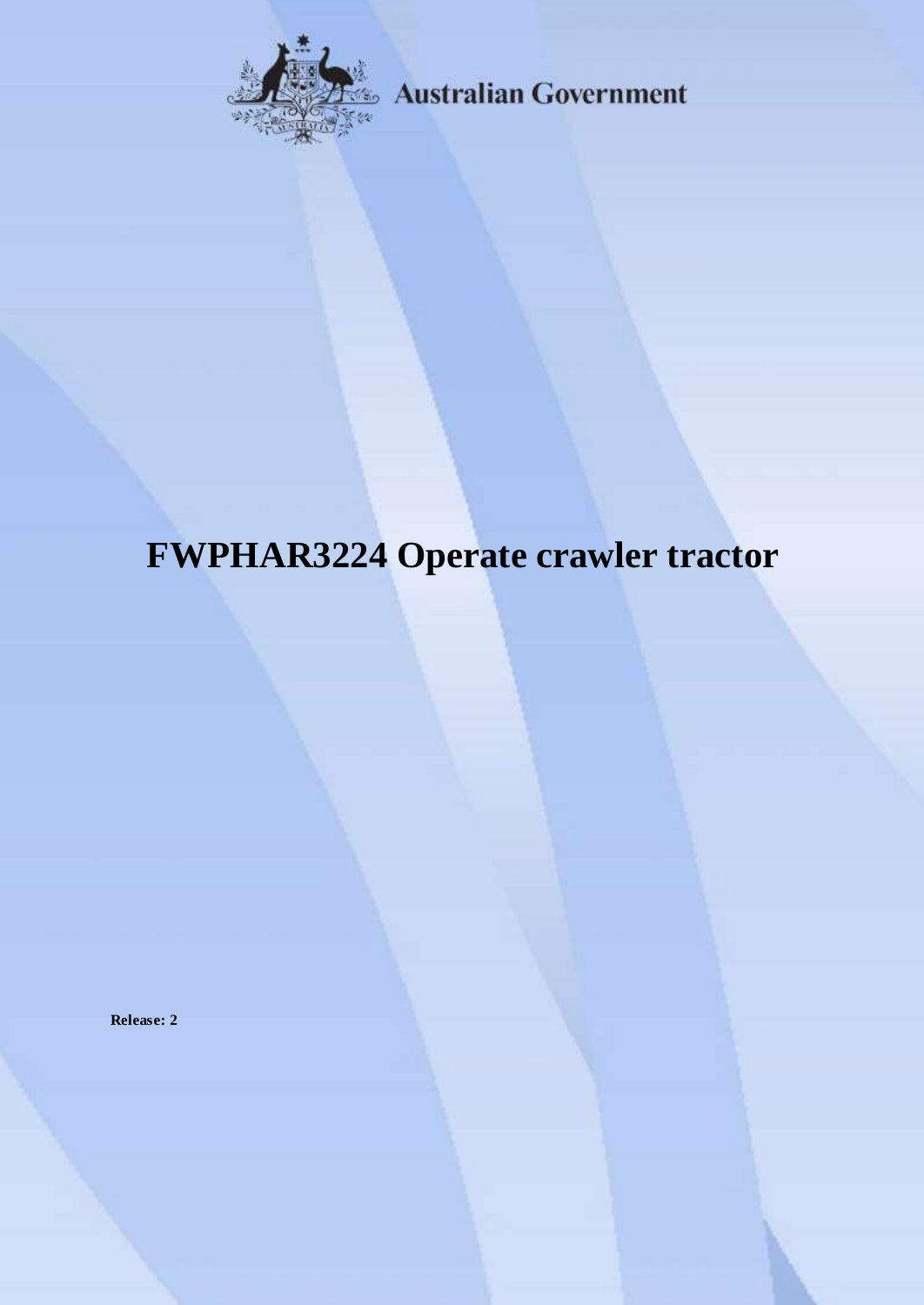### **FWPHAR3224 Operate crawler tractor**

| Release   | <b>Comments</b>                                                                          |
|-----------|------------------------------------------------------------------------------------------|
| Release 2 | This version released with FWP Forest and Wood Products Training<br>Package Version 4.0. |
| Release 1 | This version released with FWP Forest and Wood Products Training<br>Package Version 3.0. |

#### **Modification History**

## **Application**

This unit of competency describes the skills and knowledge required to operate a crawler tractor for log production and use optimised production processes in a commercial forest harvesting environment. The main job functions are to move stems and/or logs from felling site to roadside or landing area. Other functions include product segregation, stacking, and removal of slash. Activities are to be conducted safely and effectively.

The unit applies to individuals who work as crawler tractor operators in small or larger harvesting crews. Operators generally work under broad direction to complete routine activities related to crawler tractor operations and take responsibility for their work.

No occupational licensing, legislative or certification requirements apply to this unit at the time of publication.

#### **Pre-requisite Unit**

Nil

#### **Unit Sector**

Harvesting (HAR)

#### **Elements and Performance Criteria**

| <b>Elements</b>                                     | Performance Criteria                                                                                                                                                              |  |  |
|-----------------------------------------------------|-----------------------------------------------------------------------------------------------------------------------------------------------------------------------------------|--|--|
| Elements describe the<br>essential outcomes.        | Performance criteria describe the performance needed to demonstrate<br>achievement of the element.                                                                                |  |  |
| 1. Plan and prepare to<br>operate a crawler tractor | 1.1 Review production plan, confirm its targets for felling and<br>processing and assess wood flow requirements to ensure efficient<br>machine operation and overall productivity |  |  |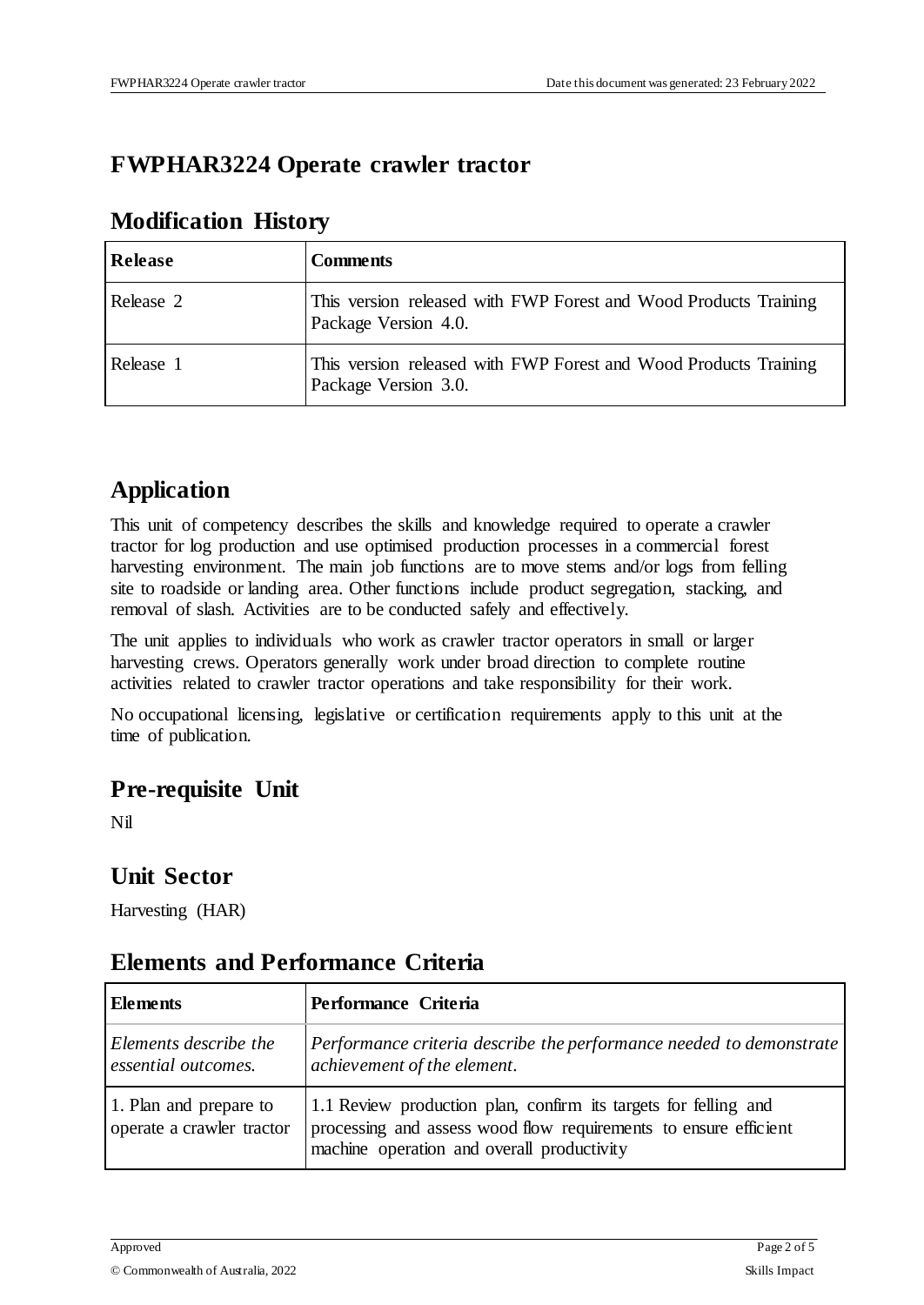| <b>Elements</b>                              | Performance Criteria                                                                                                                                                                                                                                                                                                                                |  |  |
|----------------------------------------------|-----------------------------------------------------------------------------------------------------------------------------------------------------------------------------------------------------------------------------------------------------------------------------------------------------------------------------------------------------|--|--|
| Elements describe the<br>essential outcomes. | Performance criteria describe the performance needed to demonstrate<br>achievement of the element.                                                                                                                                                                                                                                                  |  |  |
|                                              | 1.2 Confirm type, size and quantity of stems and/or logs to be moved<br>with crawler tractor to ensure that loads and machine are in line with<br>safe working load requirements and industry standards for operations                                                                                                                              |  |  |
|                                              | 1.3 Confirm, identify and report health, safety, environmental and<br>heritage risks of operation, in line with standard operating procedures<br>and site safety and environmental management plans                                                                                                                                                 |  |  |
|                                              | 1.4 Apply risk control measures in line with standard operating<br>procedures, site operational plan, legislative requirements and industry<br>standards to eliminate or minimise risks                                                                                                                                                             |  |  |
|                                              | 1.5 Identify emergency plan procedures to follow in the event of an<br>emergency                                                                                                                                                                                                                                                                    |  |  |
|                                              | 1.6 Use production plan to identify location of extraction routes, entry<br>points and directions to the landing for efficient extraction of logs and<br>minimum interference with other forestry operations                                                                                                                                        |  |  |
|                                              | 1.7 Assess terrain characteristics to establish machine stability                                                                                                                                                                                                                                                                                   |  |  |
|                                              | 1.8 Carry out pre-operational checks on machine in line with<br>workplace procedures or manufacturers' recommendations to ensure<br>optimal production performance and operational effectiveness                                                                                                                                                    |  |  |
| 2. Operate crawler<br>tractor                | 2.1 Use industry-accepted warning signs, vehicle-to-vehicle<br>communication systems and procedures to maintain communication<br>and workplace safety during operation                                                                                                                                                                              |  |  |
|                                              | 2.2 Select products, stems and/or logs or slash to be moved based on<br>their position, location and size                                                                                                                                                                                                                                           |  |  |
|                                              | 2.3 Position crawler tractor for stability and safe access to products or<br>slash by adjusting the technique in response to terrain conditions                                                                                                                                                                                                     |  |  |
|                                              | 2.4 Carry out hooking-on and winching techniques or use cabin<br>controls to grapple products or slash avoiding damage to the products<br>in line with the production plan requirements                                                                                                                                                             |  |  |
|                                              | 2.5 Drive the machine to move products or slash to the roadside or<br>landing area to achieve optimum efficiency and minimise breakage<br>and damage to products, standing trees and surrounding environment<br>in line with the production plan requirements                                                                                       |  |  |
|                                              | 2.6 Unhook and position or construct stacks of stems, logs or slash at<br>the roadside or landing area to avoid product damage, provide<br>stability, restrict height for efficient extraction and facilitate safe<br>access and conduct of other landing and equipment operations in line<br>with worksite layout and production plan requirements |  |  |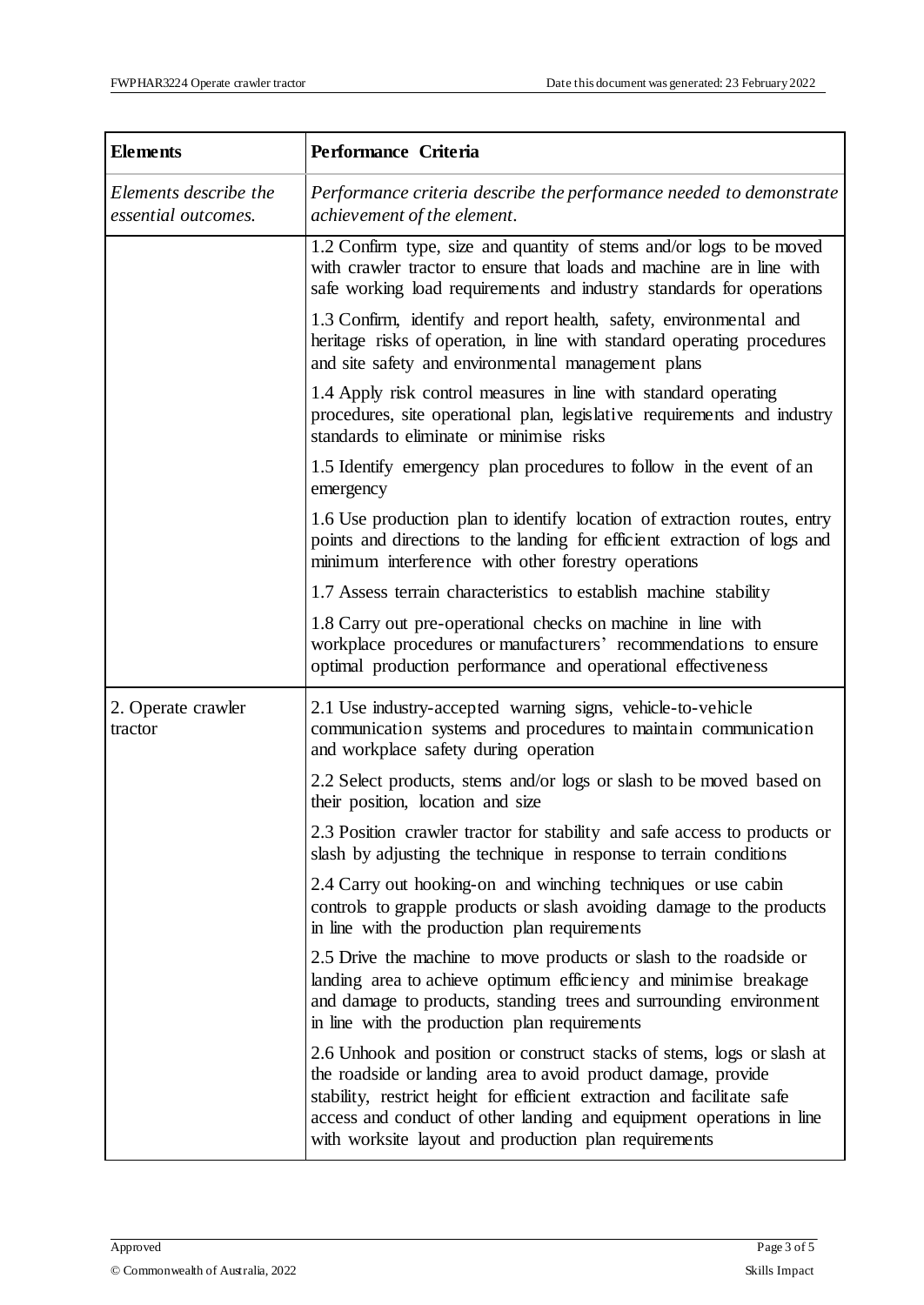| <b>Elements</b>                              | Performance Criteria                                                                                                                                                                                                                                                                    |  |
|----------------------------------------------|-----------------------------------------------------------------------------------------------------------------------------------------------------------------------------------------------------------------------------------------------------------------------------------------|--|
| Elements describe the<br>essential outcomes. | Performance criteria describe the performance needed to demonstrate<br>achievement of the element.                                                                                                                                                                                      |  |
|                                              | 2.7 Recover all merchantable product or slash from site in line with<br>the production plan requirements                                                                                                                                                                                |  |
| 3. Carry out machine<br>operator maintenance | 3.1 Park, shut-down, de-energise and isolate crawler tractor in line<br>with workplace procedures or manufacturers' recommendations<br>3.2 Clean, check and carry out routine maintenance activities on<br>crawler tractor and equipment to maintain optimum operational<br>performance |  |
|                                              | 3.3 Identify and report machine faults, malfunctions or problems in<br>line with workplace procedures or manufacturers' recommendations                                                                                                                                                 |  |
|                                              | 3.4 Clean work area of all debris and waste resulting from crawler<br>tractor operation and dispose of or recycle waste materials in line with<br>site environmental management plan                                                                                                    |  |
|                                              | 3.5 Record crawler tractor operations and maintenance activities                                                                                                                                                                                                                        |  |

## **Foundation Skills**

*This section describes those language, literacy, numeracy and employment skills that are essential for performance in this unit of competency but are not explicit in the performance criteria.*

| <b>Skill</b>              | <b>Description</b>                                                                                                                                                                                                                       |  |  |
|---------------------------|------------------------------------------------------------------------------------------------------------------------------------------------------------------------------------------------------------------------------------------|--|--|
| Reading                   | Read production plans, site safety and environmental management<br>plans in a forest harvesting environment<br>Read standard operating procedures and/or manufacturers'<br>instructions for the operation of forest harvesting machinery |  |  |
| Writing                   | Record operation, production and machine maintenance on paper<br>based or electronic media                                                                                                                                               |  |  |
| <b>Oral Communication</b> | Interact verbally and non-verbally using agreed systems and<br>$\bullet$<br>processes to communicate with others on site to ensure safe and<br>effective machine operations                                                              |  |  |
|                           | Use appropriate vocabulary including technical language directly<br>relevant to role                                                                                                                                                     |  |  |
| Numeracy                  | Interpret gauges relevant to safe operation of harvesting machinery<br>٠                                                                                                                                                                 |  |  |
|                           | Determine construction of stable log stack                                                                                                                                                                                               |  |  |
|                           | Estimate the weight of logs to determine loading requirements and<br>٠<br>compliance to machine specifications                                                                                                                           |  |  |